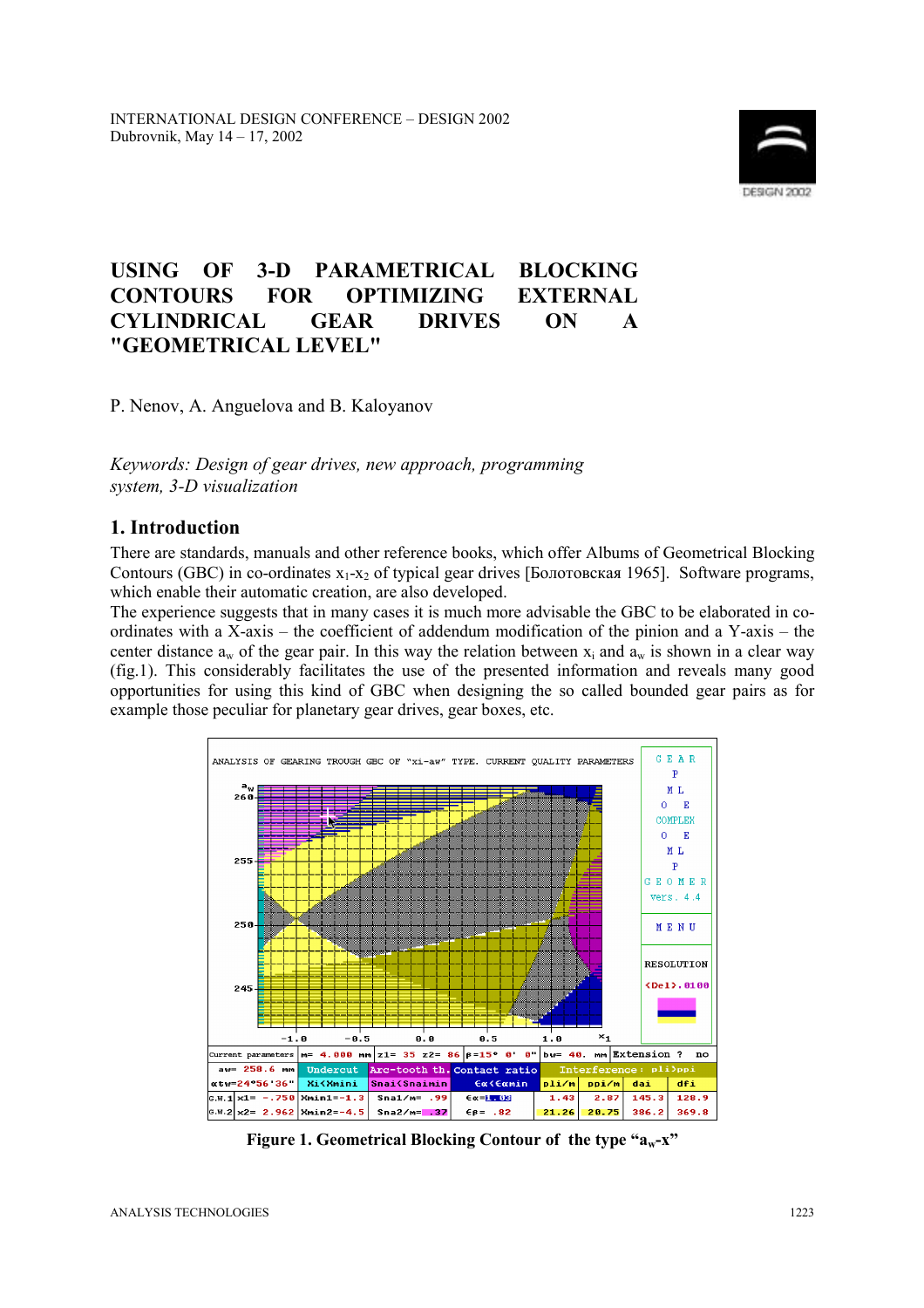Regardless of the certain advantages of this kind of contours [Ангелова 1997] they lack direct information about the correlation between the admissible values of  $x_1$  and  $x_2$  (when  $a_w$  is given) and their optimum values, characterizing the geometrical, kinematical and load-carrying characteristics of the gear drive (contact ratio, the arc-tooth thickness at the outside diameter of the gear wheels, the sliding velocities, the admissible power, etc.).

This problem is solved when using the 3-D model of a Parametrical Blocking Contour (PBC) in the process of designing the gear drive.

## **2. Nature of the problem**

In the general case the 3-D Parametrical Blocking Contour (PBC) is a three-dimensional image, which base is a geometrical blocking contour of the type  $a_w-x$  and raised above it planes presenting in a clear and illustrative way the kinematical and load-carrying characteristics of the gear drive.

From the definition of the term GBC follows that every combination of the center distance  $a_w$  and the coefficient of addendum modification of the initial contour  $x_i$  selected from the area of admissible solutions, has a corresponding gear drive. When the conditions of work, materials, heat-treating, precision of the machining, etc. are given, all its kinematical and load-carrying characteristics (for example admissible power) can be estimated with a given punctuality. The exceeding of the lowest load-carrying limits on the upper part of the model would mean a premature loss of load capacity due to the breach of one or more of the criteria of bending stress or contact stress. Therefore all limited surfaces of the examined three-dimensional model in the general case express a definite limitation (geometrical, kinematical or load-carrying) of some of the fundamental parameters of the gear drive. The suitable presentation of the PBC offers in a synthesized way extremely rich visual and easy for use information about the characteristics of the gear drive. The experience suggests that such information is very useful and it can facilitate the searching of the optimum values of the center distance and the coefficients of addendum modification  $x_1$  and  $x_2$ , especially in the cases, when the task imposes the acceptance of compromise solutions. The improvement of the characteristics of one gear drive can be achieved in the stage of design, through the use of a 3-D parametrical blocking contour. The question with its modeling in a numerical mode is already solved. The solution is found in the continuous accumulation of numerical information about the separate two-dimensional sections, which can be considered by the designer as a set of values or as a graphic image of the corresponding two-dimensional section. The plane representation of the separate sections of PBC doesn't give an opportunity the characteristics of the gear drive to be estimated universally. Much more convincing is to base on a elaboration, which represents a three-dimensional image and presents the kinematical and load-carrying characteristics of the drive for all admissible solutions from geometrical point of view, i.e. for the whole field of GBC. The problem can be solved by the creation of the PBC by hand [Ненов 1980], but this operation is expensive or by a 3-D visualization with a software package [Ангелова 1997]. Unfortunately in the last case the process of automatic design is intermittent, i.e. "entering of input data  $-$  presenting the PBC on a graph<sup>"</sup>, which breaks the automatic searching of the optimum solution.

With the presented work the authors stress the attention on the elaboration of the created by them software package GEOMER in its part about the visualization of the 3-D parametrical blocking contour. In order to create a better graphical hardiness, as well as to give an account of the aims of the design, the three-dimensional models can contain in its superstructure specific parameters and appear in a different way (fig.2, fig.3). It is of great importance that the figure is perspective and the process for an automatic choice of an optimum solution is uninterrupted.

The opinion of the authors is that the last version of the software package GEOMER is a step forward in this respect. The disposed graphical information is accessible and easy to understand. Provided are resources for painting in shadows, for bringing out in an ostensible way the co-ordinates of a randomly chosen point of the graphic, for spinning in the space (fig.4). It enables the design of a gear drive with optimal parameters on a geometrical level. The presented information facilitates the searching of optimal values of the centre distance and the coefficients of addendum modification by a complex criterion, especially in the cases, when the task imposes the acceptance of compromise solutions in one or other direction.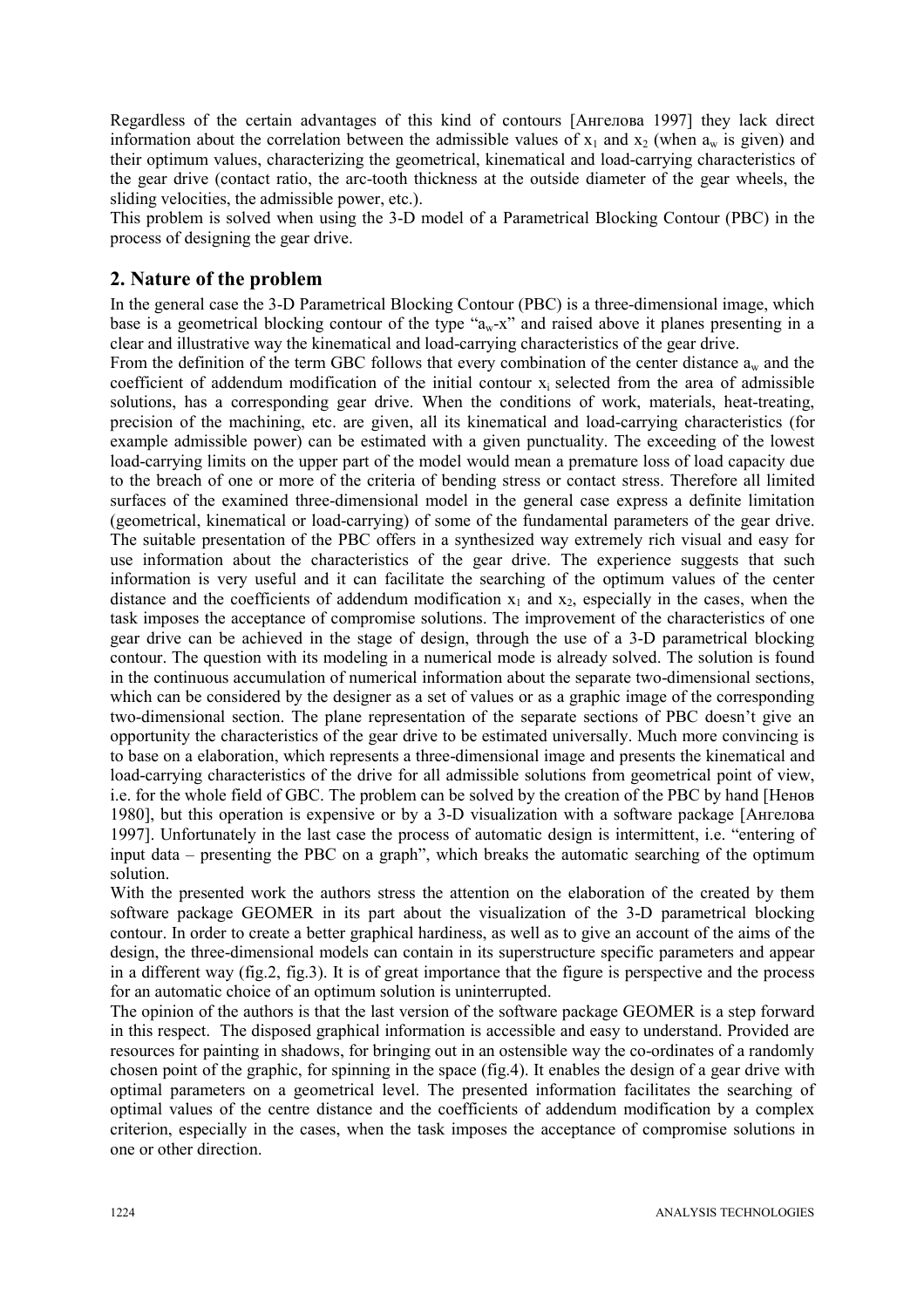

**Figure 2. Three-dimensional PBC on a geometrical level comprising the GBC presented on fig. 1 and representing the corresponding values of contact ratio** 



**Figure 3. Three-dimensional PBC on a geometrical level comprising the GBC presented on fig. 1 and representing the corresponding values of sliding velocities**